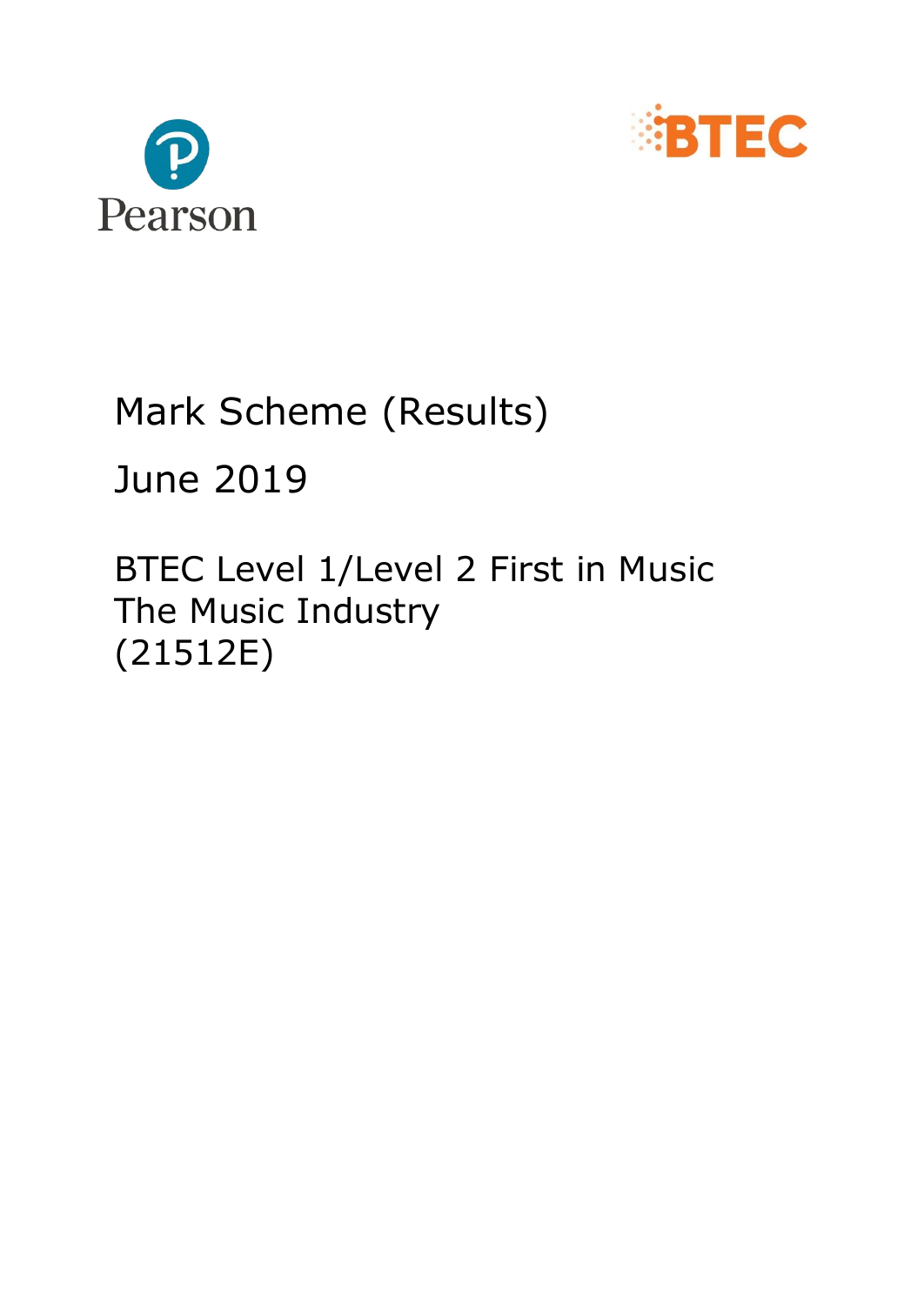Edexcel and BTEC qualifications come from Pearson, the world's leading learning company. We provide a wide range of qualifications including academic, vocational, occupational and specific programmes for employers. For further information visit our qualifications websites at [www.edexcel.com](http://www.edexcel.com/) or [www.btec.co.uk](http://www.btec.co.uk/) for our BTEC qualifications.

Alternatively, you can get in touch with us using the details on our contact us page at [www.edexcel.com/contactus.](http://www.edexcel.com/contactus)

If you have any subject specific questions about this specification that require the help of a subject specialist, you can speak directly to the subject team at Pearson. Their contact details can be found on this link: [www.edexcel.com/teachingservices.](http://www.edexcel.com/teachingservices)

You can also use our online Ask the Expert service at [www.edexcel.com/ask.](http://www.edexcel.com/ask) You will need an Edexcel username and password to access this service.

#### **Pearson: helping people progress, everywhere**

Our aim is to help everyone progress in their lives through education. We believe in every kind of learning, for all kinds of people, wherever they are in the world. We've been involved in education for over 150 years, and by working across 70 countries, in 100 languages, we have built an international reputation for our commitment to high standards and raising achievement through innovation in education. Find out more about how we can help you and your students at: [www.pearson.com/uk](http://www.pearson.com/uk)

June 2019 Publication Code 21512\_1906\_MS All the material in this publication is copyright © Pearson Education Ltd 2019

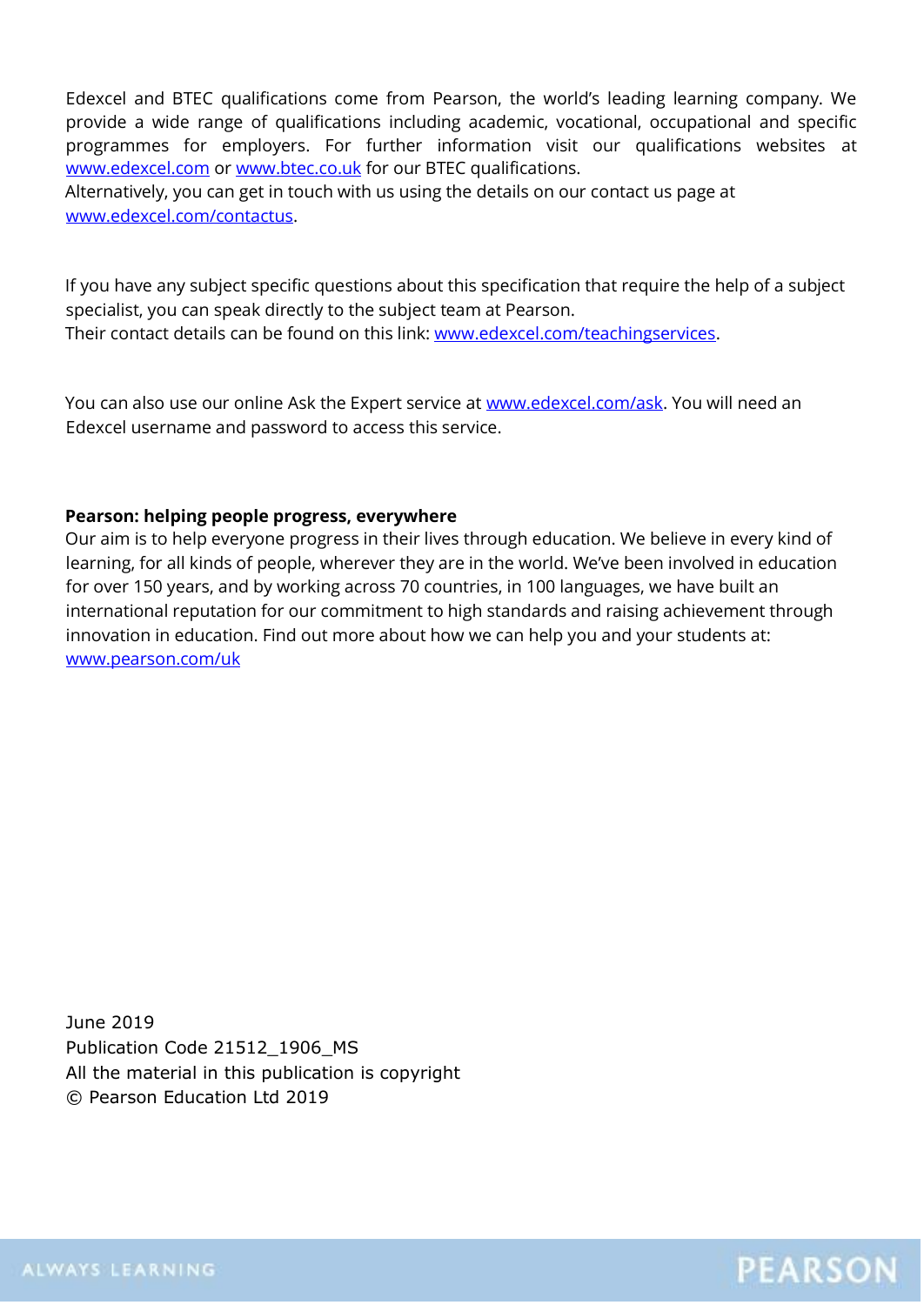| Question<br><b>Number</b> | <b>Answer</b> |                  | <b>Mark</b> |
|---------------------------|---------------|------------------|-------------|
|                           |               |                  |             |
|                           |               | Session musician |             |

| <b>Question<br/>Number</b> | <b>Answer</b> |       | <b>Mark</b> |
|----------------------------|---------------|-------|-------------|
| ∼                          |               |       |             |
|                            | В             | Agent |             |

| Question<br>Number | <b>Answer</b> |              | <b>Mark</b> |
|--------------------|---------------|--------------|-------------|
|                    |               |              |             |
|                    | А             | <b>BECTU</b> |             |

| Question<br><b>Number</b> | Answer                | <b>Mark</b> |
|---------------------------|-----------------------|-------------|
|                           |                       |             |
|                           | Maintaining equipment |             |

| Question<br><b>Number</b> | <b>Answer</b> |                   | <b>Mark</b> |
|---------------------------|---------------|-------------------|-------------|
| ت                         |               |                   |             |
|                           |               | Handling disputes |             |

| Question<br><b>Number</b> | <b>Answer</b>                                                                                                                                                                                                                                                | <b>Mark</b> |
|---------------------------|--------------------------------------------------------------------------------------------------------------------------------------------------------------------------------------------------------------------------------------------------------------|-------------|
| 6                         | Award one mark for any of the following:<br>Composer<br>$\bullet$<br>Arranger<br>$\bullet$<br>Songwriter<br>$\bullet$<br>Producer<br>$\bullet$<br>Singer-songwriter<br>$\bullet$<br><b>Musical director</b><br>$\bullet$<br>Accept any other valid response. |             |

| Question<br><b>Number</b> | <b>Answer</b>                                                                                                                                          | <b>Mark</b> |
|---------------------------|--------------------------------------------------------------------------------------------------------------------------------------------------------|-------------|
|                           | Award one mark for any of the following:<br>$\bullet$ Tax<br>Income tax<br>$\bullet$<br>• Corporation tax<br>VAT<br>NI/National Insurance<br>$\bullet$ |             |
|                           | Accept any other valid response.                                                                                                                       |             |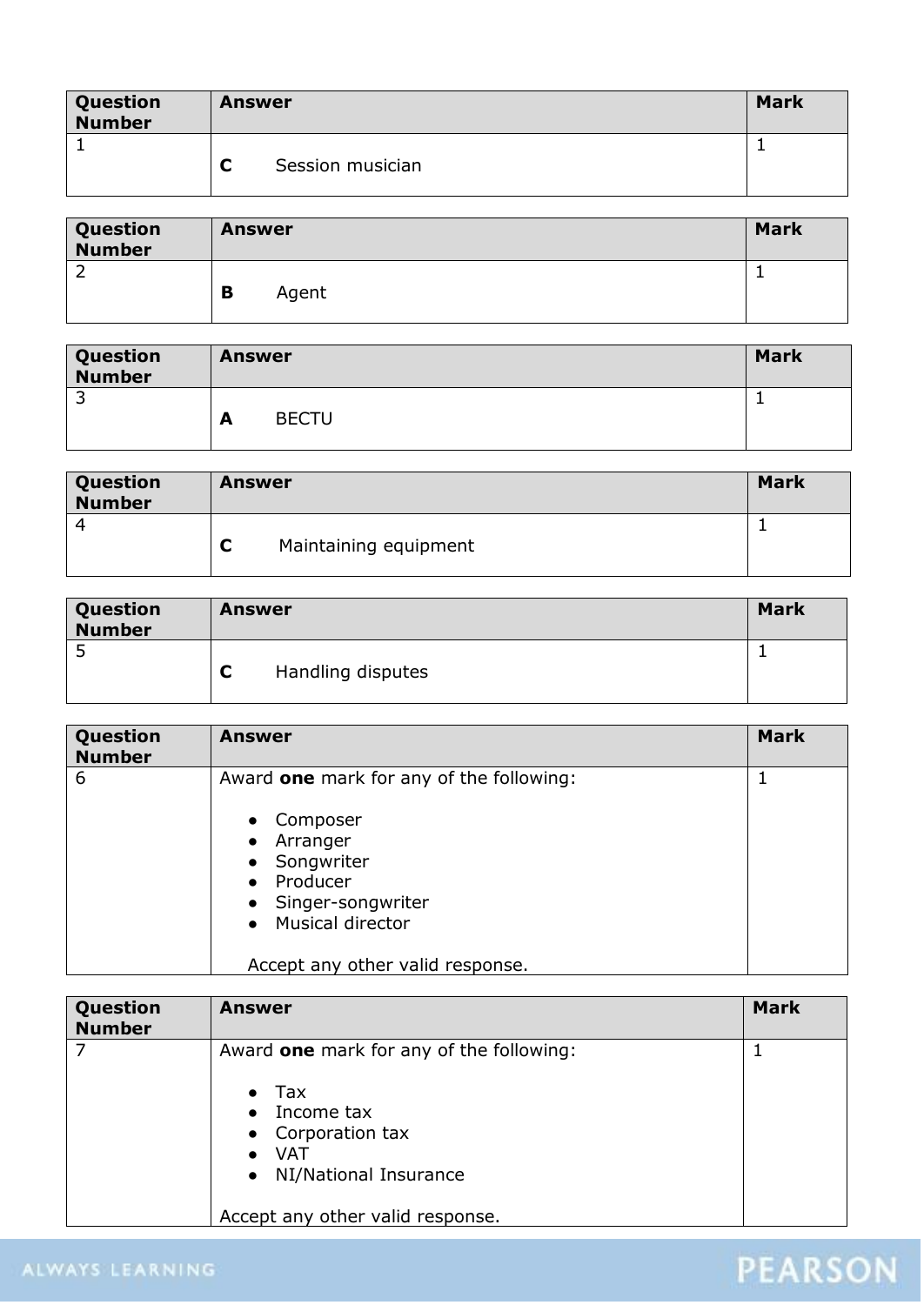| Question<br><b>Number</b> | <b>Answer</b>                                                                                                                                                                                                                                                                                                                                                                      | <b>Mark</b>    |
|---------------------------|------------------------------------------------------------------------------------------------------------------------------------------------------------------------------------------------------------------------------------------------------------------------------------------------------------------------------------------------------------------------------------|----------------|
| 8                         | Award one mark for any of the following up to a maximum<br>of two marks.<br>• Stage planning<br>Rigging/de-rigging/set-up<br>Supervision of crew<br>• Sound checking<br>Ensuring equipment works correctly<br>Adjusting levels<br>On stage mix<br>• Front of house mix<br>• Monitor mixing<br>Ensuring good sound quality<br>Health and safety<br>Accept any other valid response. | $\overline{2}$ |

| Question      | <b>Answer</b>                                                                                                                                                                                                                                                                                                                                                                                                                                                                                                                                                                                                                         | <b>Mark</b>    |
|---------------|---------------------------------------------------------------------------------------------------------------------------------------------------------------------------------------------------------------------------------------------------------------------------------------------------------------------------------------------------------------------------------------------------------------------------------------------------------------------------------------------------------------------------------------------------------------------------------------------------------------------------------------|----------------|
| <b>Number</b> |                                                                                                                                                                                                                                                                                                                                                                                                                                                                                                                                                                                                                                       |                |
| 9             | Award one mark for any of the following up to a maximum<br>of two marks.<br>• Sound equipment rental, e.g. backline band gear or<br><b>PA</b><br>• Instrument rental<br>Lighting equipment rental<br>Stage rental<br>• Vehicle rental/ van hire (self-drive)<br>• Transportation of people/ coach hire/ tour bus hire<br>• Transportation of hired equipment to venues<br>Rent studio space<br>• Rent rehearsal space<br>Rent temporary accommodation e.g., trailers for<br>artists<br>Set up hired equipment as required<br>Catering<br>Facilities hire e.g. portable toilets, fencing, marquee.<br>Accept any other valid response. | $\overline{2}$ |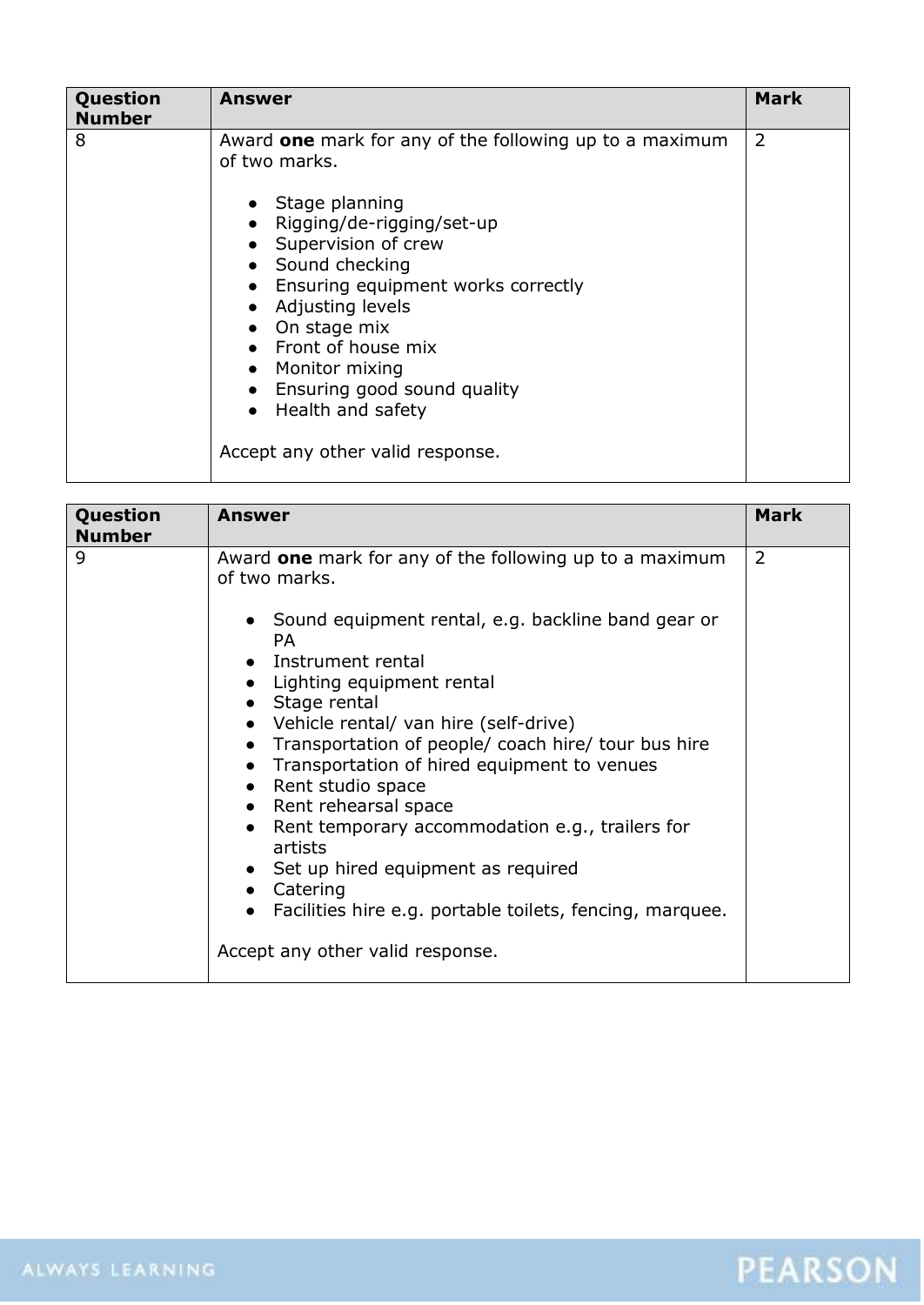| Question<br><b>Number</b> | <b>Answer</b>                                                                                                                                                                                                                                           | <b>Mark</b> |
|---------------------------|---------------------------------------------------------------------------------------------------------------------------------------------------------------------------------------------------------------------------------------------------------|-------------|
| 10                        | Award one mark for any of the following up to a maximum of two<br>marks.<br>$\bullet$ To avoid a fine<br>• To avoid prosecution                                                                                                                         | 2           |
|                           | • To be compliant/legal<br>• To avoid bad publicity<br>So the venue can use music<br>To ensure the artists get paid royalties<br>• So that artists can afford to continue making music/to help<br>fund the industry<br>Accept any other valid response. |             |

| Question<br><b>Number</b> | <b>Answer</b>                                                                                                                                                                                                                                                                                                                                                                                                                                                      | <b>Mark</b> |
|---------------------------|--------------------------------------------------------------------------------------------------------------------------------------------------------------------------------------------------------------------------------------------------------------------------------------------------------------------------------------------------------------------------------------------------------------------------------------------------------------------|-------------|
| 11                        | Award one mark per section for any of the following up to a<br>maximum of three marks.                                                                                                                                                                                                                                                                                                                                                                             | 3           |
|                           | Fire safety<br>Provide fire extinguishers<br>$\bullet$<br>Ensure building has sufficient fire exits<br>$\bullet$<br>• Ensure fire exits are kept clear<br>• Ensure emergency exit lights are illuminated<br>Have a regular maintenance schedule or contract for fire<br>$\bullet$<br>equipment<br>• Install and maintain a fire detection system<br>• Install an automatic sprinkler system                                                                        |             |
|                           | <b>Electrical safety</b><br>Ensure regular PAT testing of equipment<br>$\bullet$<br>Ensure power sockets are not overloaded<br>$\bullet$<br>• Maintaining equipment<br>Regular checking of electric circuits and outlets as per<br>statutory requirements<br>Ensure cables are installed/set-up safely to avoid hazards<br>$\bullet$<br>Regular checks of electrical cables/ discard damaged cables<br>$\bullet$<br>Avoidance of liquids near electrical equipment |             |
|                           | <b>Noise</b><br>• Install meter for measuring sound levels<br>• Keep sound at a safe level<br>Install power cut-off system if sound levels are breached<br>$\bullet$<br>Provide appropriate ear defenders/ear plugs/ attenuators,<br>$\bullet$<br>etc. to staff working in areas of higher sound levels                                                                                                                                                            |             |
|                           | Allow 'risk assessment' and 'appropriate staff training' in any<br>section.<br>Do not credit the same point more than once.<br>Accept any other valid response.                                                                                                                                                                                                                                                                                                    |             |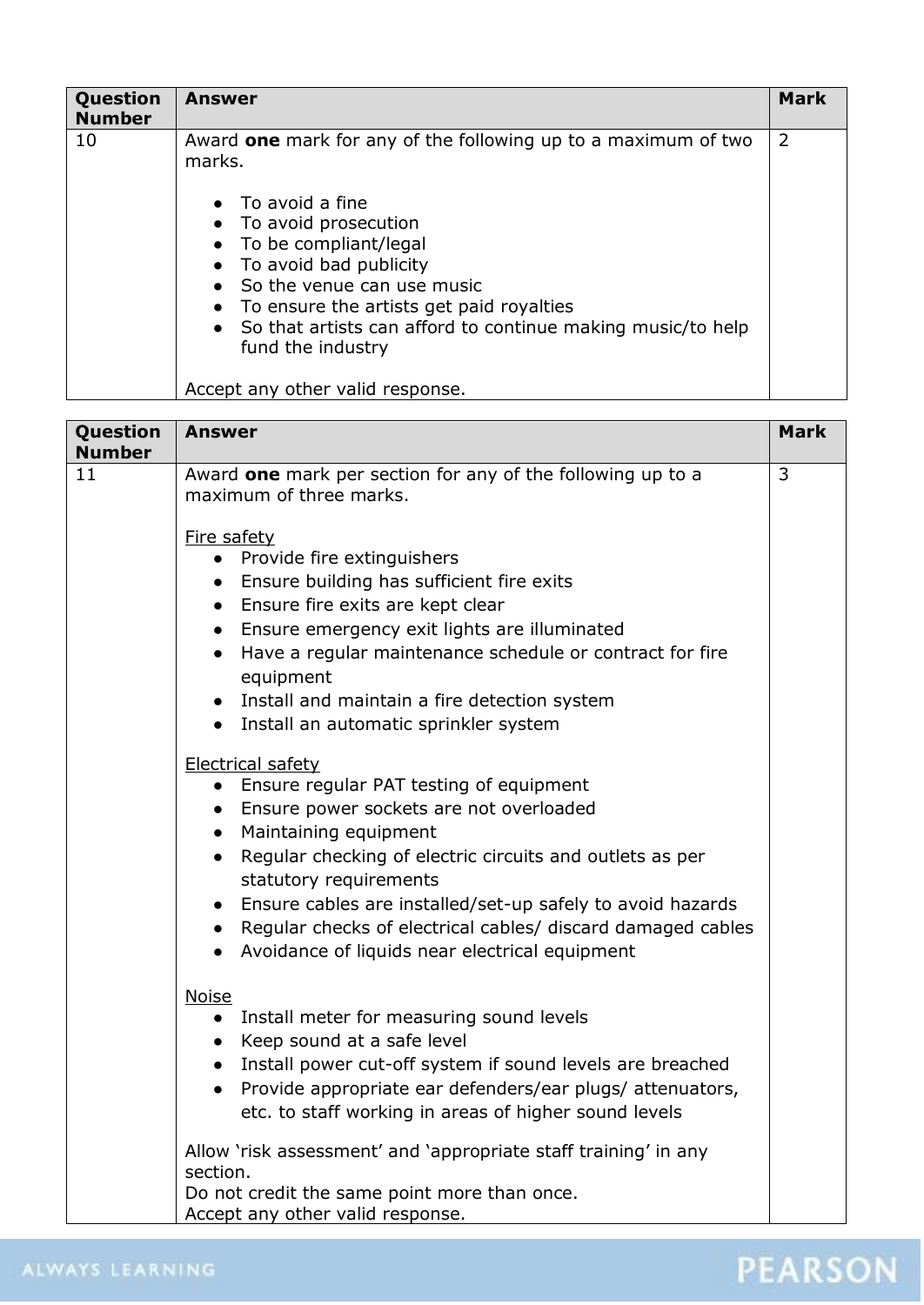#### Section B

| Question<br><b>Number</b> | <b>Answer</b>                                                                                                                                                                                                                                                                           | <b>Mark</b>  |
|---------------------------|-----------------------------------------------------------------------------------------------------------------------------------------------------------------------------------------------------------------------------------------------------------------------------------------|--------------|
| 12                        | Award one mark for any of the following:<br>Studio<br>$\bullet$<br>Theatre<br><b>Function Room</b><br>Club<br>Pub<br>Cafe<br>• Rehearsal space<br>Hall<br>Hotel<br>School<br>College<br><b>Community Centre</b><br>Do not accept private residence.<br>Accept any other valid response. | $\mathbf{1}$ |

| Question<br><b>Number</b> | <b>Answer</b>                                                                                                                                                                                                                                                                                                                                                                                                                                                                                                                                                                                                                                   | Mark           |
|---------------------------|-------------------------------------------------------------------------------------------------------------------------------------------------------------------------------------------------------------------------------------------------------------------------------------------------------------------------------------------------------------------------------------------------------------------------------------------------------------------------------------------------------------------------------------------------------------------------------------------------------------------------------------------------|----------------|
| 13                        | Award one mark for identification of a reason and one<br>additional mark for appropriate related expansion.<br>• Newspaper advert $(1)$ in relevant section of a trade<br>publication (1)<br>• Poster $(1)$ in school/college music department $(1)$<br>• Flyer $(1)$ in a music pub or club frequented by musicians<br>(1)<br>• Social media advertisement or post (1) in relevant group<br>or webpage $(1)$<br>• Word of mouth $(1)$ via music industry professionals $(1)$<br>• Email or letter $(1)$ sent to relevant agent or agency $(1)$<br>• Local radio $(1)$ in relevant popular music show $(1)$<br>Accept any other valid response. | $\overline{2}$ |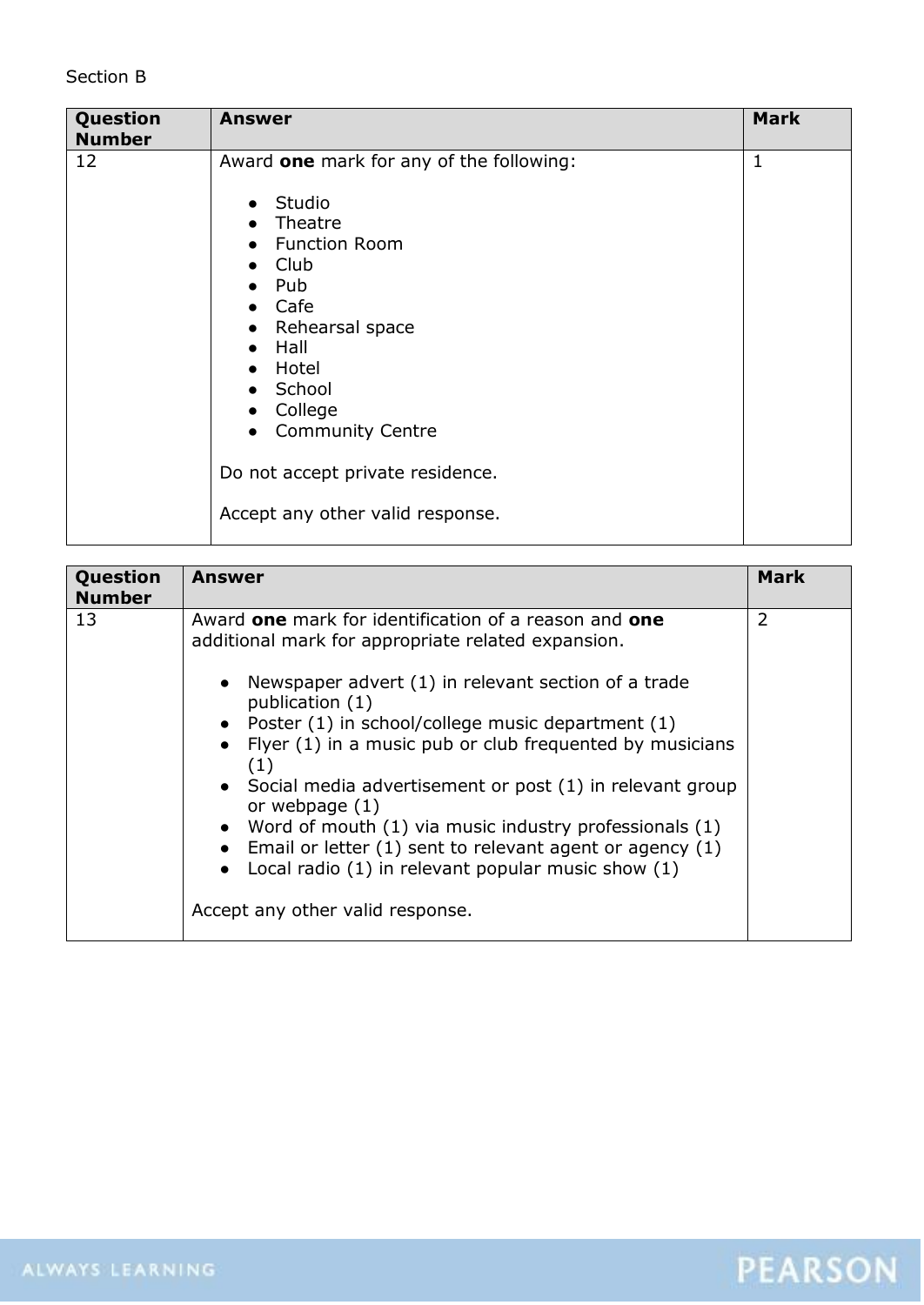| Question<br><b>Number</b> | Answer                                                                                                                                                                                                                                                                                                                                                                                                                                                                                                                                                                                                                                                                                                                                                                                                                                                                                                                       | <b>Mark</b> |
|---------------------------|------------------------------------------------------------------------------------------------------------------------------------------------------------------------------------------------------------------------------------------------------------------------------------------------------------------------------------------------------------------------------------------------------------------------------------------------------------------------------------------------------------------------------------------------------------------------------------------------------------------------------------------------------------------------------------------------------------------------------------------------------------------------------------------------------------------------------------------------------------------------------------------------------------------------------|-------------|
| 14(a)                     | Award one mark for identification of a reason and one additional<br>mark for appropriate related explanation.<br>• Practice/rehearsal $(1)$ so that their material is as good and<br>as familiar as possible (1)<br>• Memorise the material (1) so they do not need to look at<br>the score or hold papers when performing (1)<br>• Warm-up $(1)$ so they are ready for the physical demands<br>(1)<br>• Research the production (1) to give insight into what the<br>producers may be looking for (1)<br>• Study performances of others (1) for tips or ideas in<br>interpretation $(1)$<br>$\bullet$ Have a run-though in front of an audience (1) to get used<br>to performing the material in front of others/to get<br>feedback (1)<br>• Exercise/meditation, etc. $(1)$ to prepare and focus the<br>mind and body $(1)$<br>• Technical exercises $(1)$ so they are warmed up $(1)$<br>Accept any other valid response. | 2           |

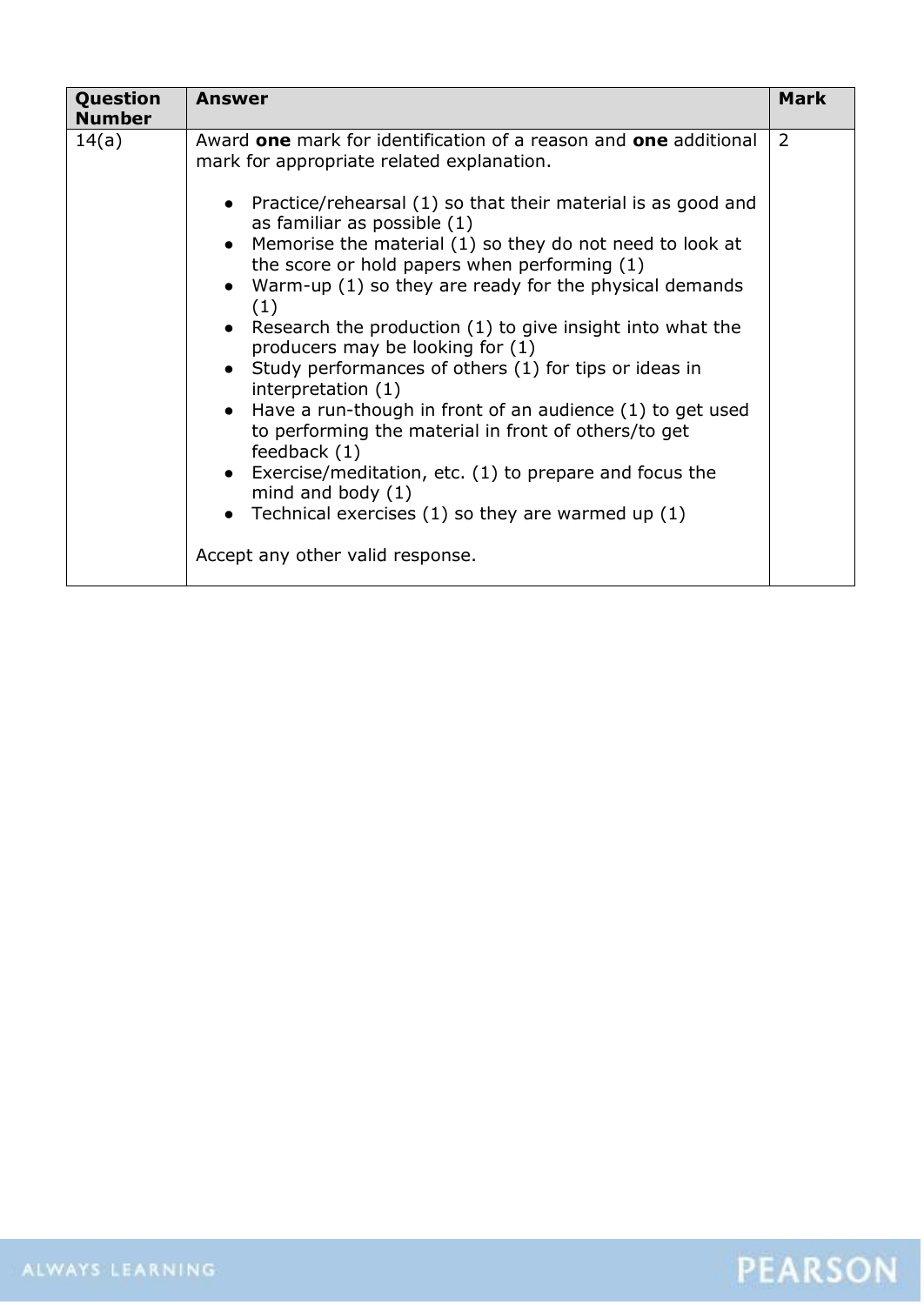| Question<br><b>Number</b> | <b>Answer</b>                                                                                                                                                                                                                                                                                                                                                                                                                                                                                                                                                                                                                                                                                                                                                                                                                                                                                                                                                                                                                                                                                                                                                                                                                                                                                                                                                                                                                                             | <b>Mark</b>    |
|---------------------------|-----------------------------------------------------------------------------------------------------------------------------------------------------------------------------------------------------------------------------------------------------------------------------------------------------------------------------------------------------------------------------------------------------------------------------------------------------------------------------------------------------------------------------------------------------------------------------------------------------------------------------------------------------------------------------------------------------------------------------------------------------------------------------------------------------------------------------------------------------------------------------------------------------------------------------------------------------------------------------------------------------------------------------------------------------------------------------------------------------------------------------------------------------------------------------------------------------------------------------------------------------------------------------------------------------------------------------------------------------------------------------------------------------------------------------------------------------------|----------------|
| 14(b)                     | Award one mark per identification and one additional mark per<br>appropriate expansion up to a maximum of four marks.<br>• A sound system for playing back audio such as backing<br>tracks (1) so the performer can play back their track and<br>perform to it (1)<br>Microphone/amplification (1) so that the performer can be<br>heard $(1)$<br>An accompanist (1) to play the music to accompany the<br>$\bullet$<br>performer (1)<br>Technical support (1) to ensure there are no problems with<br>$\bullet$<br>sound equipment (1)<br>Copies of the audition material (1) to follow and refer to<br>scores or in case the performer needs it (1)<br>A private space or sign to prevent entry of others (1) so the<br>$\bullet$<br>audition is not interrupted and the performer put off (1)<br>A table and chairs for themselves (1) so they can see the<br>performance and are able to make notes and confer<br>appropriately (1)<br>The performing space/venue (1) so there is room for the<br>$\bullet$<br>performer to do whatever is required (1)<br>Music stand (1) so the artist can read the music to perform<br>from $(1)$<br>Relevant instrument (1) so the performer can use it for the<br>audition (1)<br>Audition schedule (1) so that they can run their day<br>effectively (1)<br>Pen and paper/digital device (1) for taking notes<br>(1)<br>Drinking water (1) to ensure they stay hydrated (1)<br>Accept any other valid response. | $\overline{4}$ |
|                           |                                                                                                                                                                                                                                                                                                                                                                                                                                                                                                                                                                                                                                                                                                                                                                                                                                                                                                                                                                                                                                                                                                                                                                                                                                                                                                                                                                                                                                                           |                |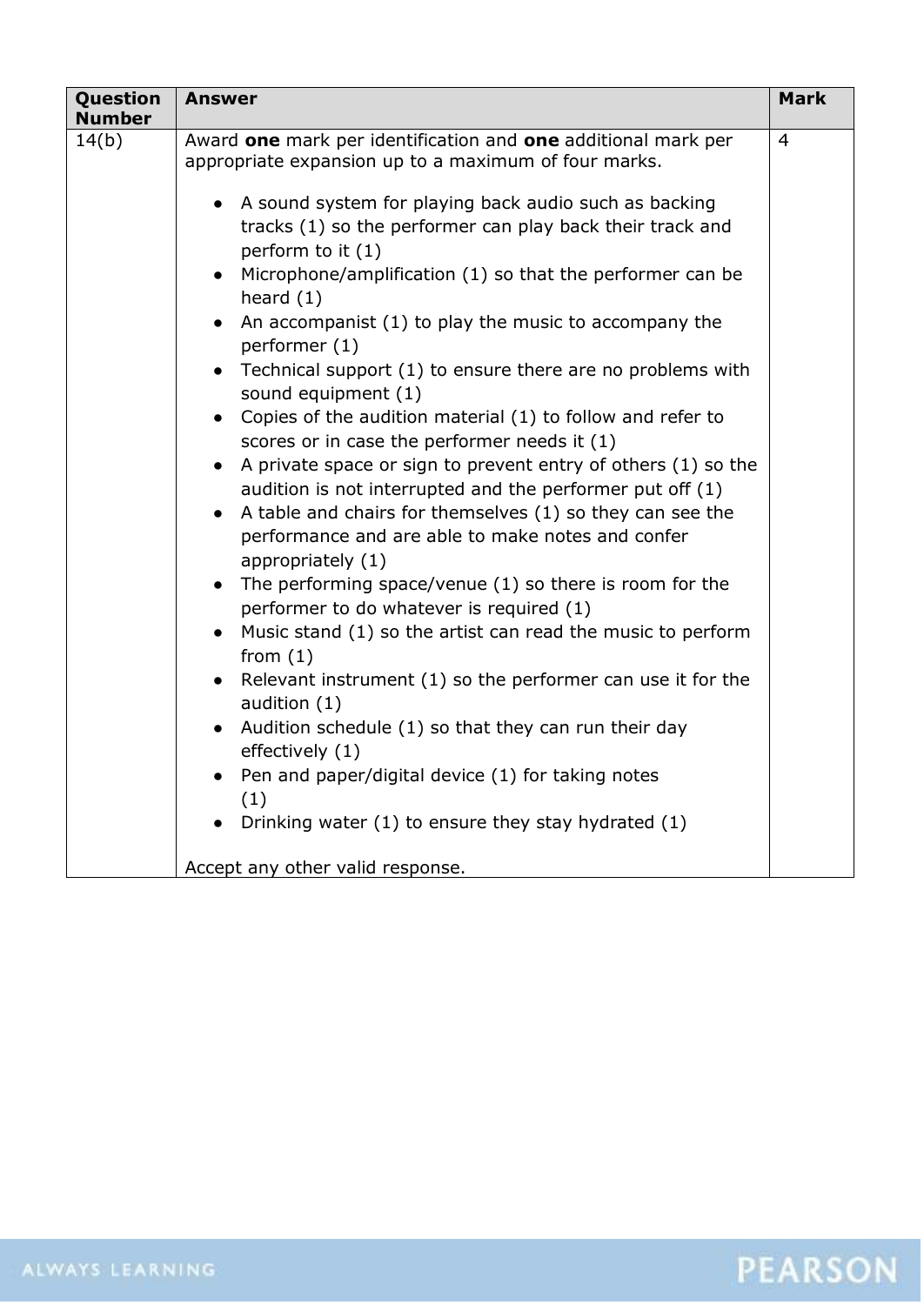| Question<br><b>Number</b> | <b>Indicative content</b>                                                                                                           | <b>Mark</b> |
|---------------------------|-------------------------------------------------------------------------------------------------------------------------------------|-------------|
| 15                        | Responses may include the following.                                                                                                | 8 Exp       |
|                           | Option 1: hire an existing band                                                                                                     |             |
|                           | + Would be easier, saves lot of hassle in finding separate                                                                          |             |
|                           | instrumentalists                                                                                                                    |             |
|                           | + Would be quicker, saves time that could be spent on other                                                                         |             |
|                           | areas of the production instead<br>+ May be cheaper to hire the whole group instead of separate                                     |             |
|                           | individuals                                                                                                                         |             |
|                           | + The band is likely to be tight as they are used to playing                                                                        |             |
|                           | together<br>+ Their existing relationship may really help to expedite work as                                                       |             |
|                           | they know each other well and are used to working together                                                                          |             |
|                           | - Not all players within the group may be up to the required                                                                        |             |
|                           | standard<br>- Their existing relationship may be detrimental if there are                                                           |             |
|                           | already tensions or problems within the group                                                                                       |             |
|                           | - May be more likely to argue or fall out with each other if they                                                                   |             |
|                           | know each other well                                                                                                                |             |
|                           | - Adam and Les may not get on with every member of the band<br>- If one member doesn't work out/can't attend they probably can't    |             |
|                           | be replaced since the band is a unit                                                                                                |             |
|                           | - If the band decide to quit, Adam and Les lose all their                                                                           |             |
|                           | instrumentalists at once                                                                                                            |             |
|                           | Option 2: hire each instrumentalist separately to form a new band                                                                   |             |
|                           | + Able to pick specific talents or skills as required for each                                                                      |             |
|                           | instrument<br>+ Able to pick the exact combination of instruments they require                                                      |             |
|                           | + Can be sure all instrumentalists are competent                                                                                    |             |
|                           | + If someone doesn't work out they can be replaced                                                                                  |             |
|                           | + Can select individuals they feel comfortable working with<br>+ If someone decides to quit it is more likely to just be one        |             |
|                           | instrumentalist therefore easier to replace                                                                                         |             |
|                           | - The band may not be tight as a group as they are not used to                                                                      |             |
|                           | playing together<br>- Band members may have to adapt to the styles of other                                                         |             |
|                           | members to form a cohesive group                                                                                                    |             |
|                           | - Likely to be more expensive                                                                                                       |             |
|                           | - May take longer to put the band together.                                                                                         |             |
|                           | Accept any other valid response.                                                                                                    |             |
|                           |                                                                                                                                     |             |
| <b>Level</b>              | <b>Descriptor</b>                                                                                                                   |             |
| 0                         | No rewardable material.                                                                                                             |             |
| 0 marks                   |                                                                                                                                     |             |
|                           | Basic arguments of each option identified, or only one option considered.                                                           |             |
| 1-3 marks                 | The answer is likely to be in the form of a list.<br>Points made will be superficial/generic and not applied/directly linked to the |             |
|                           | situation in the question. No conclusion produced or the conclusion a                                                               |             |
|                           | consequence of only one option being considered.                                                                                    |             |

### ALWAYS LEARNING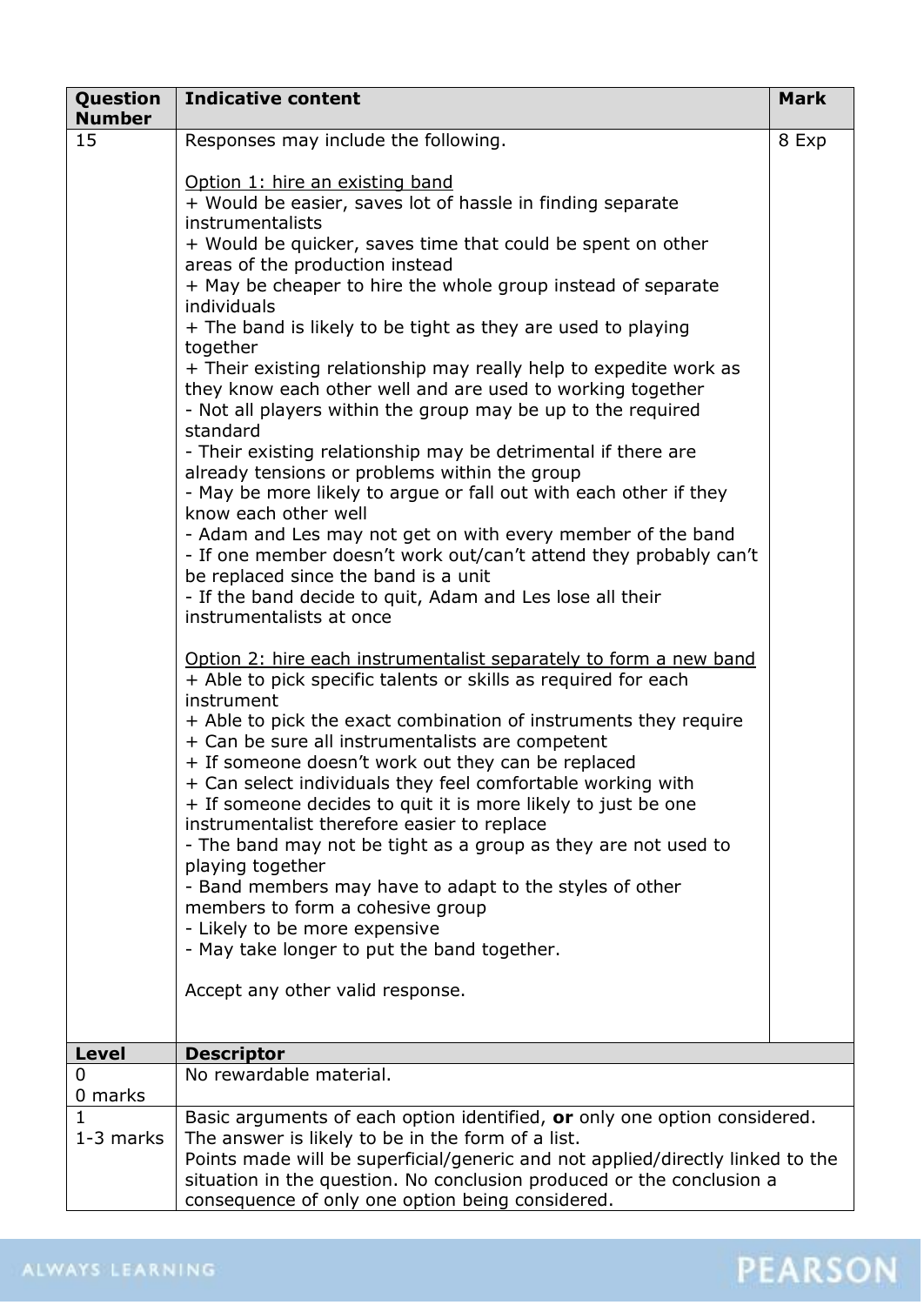|           | Arguments for each option are described, but there will be more emphasis        |
|-----------|---------------------------------------------------------------------------------|
| 4-6 marks | on one option than the others. The answer may be unbalanced. A conclusion       |
|           | is present, but this is either implicit or as a result of unbalanced            |
|           | consideration. There is little or unfocused justification of the conclusion.    |
|           | Most points made will be relevant to the situation in the question, but the     |
|           | link will not always be clear.                                                  |
| 3         | Balanced exploration of each option. A conclusion is produced that is           |
| 7-8 marks | justified and clearly linked to the consideration of options and their relative |
|           | importance to the situation. The majority of points made will be relevant       |
|           | and there will be a clear link to the situation in the question.                |

#### Section C

| Question<br><b>Number</b> | <b>Answer</b>                                                                                                                                                                                                                                                                                                                                                              | <b>Mark</b> |
|---------------------------|----------------------------------------------------------------------------------------------------------------------------------------------------------------------------------------------------------------------------------------------------------------------------------------------------------------------------------------------------------------------------|-------------|
| 16                        | Award one mark for any of the following up to a<br>maximum of three marks.<br>• Recording studio<br>Marketing<br>Promotion<br>Publishing<br><b>Broadcasting</b><br>Distribution<br>Royalty collection agencies<br>Artists' management<br>Hire company<br>Transport company<br>Union/trade association<br>Agency<br>Venue<br>Legal firm<br>Accept any other valid response. | 3           |

| Question<br><b>Number</b> | Answer                                                                                                                                                                                                                                                                                                                                                                                            | <b>Mark</b> |
|---------------------------|---------------------------------------------------------------------------------------------------------------------------------------------------------------------------------------------------------------------------------------------------------------------------------------------------------------------------------------------------------------------------------------------------|-------------|
| 17                        | Award one mark for any of the following up to a maximum<br>of two marks.<br>• Sells hard copies such as CDs to retail outlets<br>Puts materials online on streaming sites<br>Publishing<br>Royalties<br>Licenses the music<br>Merchandising<br>$\bullet$<br>• Ticket sales<br>• Performance fees<br>Monetisation of music/videos on social media<br>$\bullet$<br>Accept any other valid response. | 2           |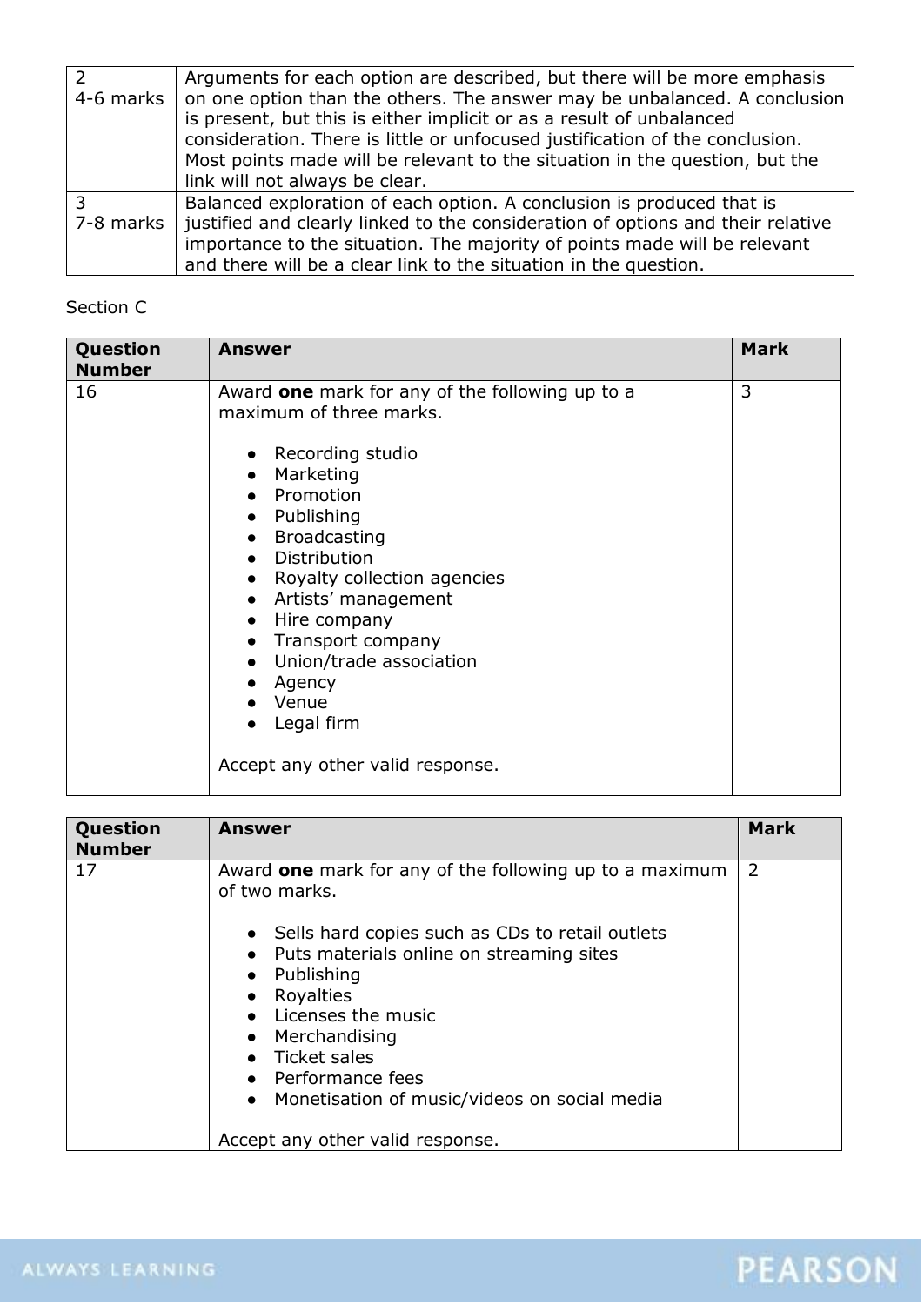| Question<br><b>Number</b> | <b>Answer</b>                                                                                                                                                                                                                                                                                                                                                                                                                                                                                                                                                                                                                                                                                                                                                                                                                                                                                                                                                                                                                                                                                                                                                                                                                                                                                                                                                              | <b>Mark</b>    |
|---------------------------|----------------------------------------------------------------------------------------------------------------------------------------------------------------------------------------------------------------------------------------------------------------------------------------------------------------------------------------------------------------------------------------------------------------------------------------------------------------------------------------------------------------------------------------------------------------------------------------------------------------------------------------------------------------------------------------------------------------------------------------------------------------------------------------------------------------------------------------------------------------------------------------------------------------------------------------------------------------------------------------------------------------------------------------------------------------------------------------------------------------------------------------------------------------------------------------------------------------------------------------------------------------------------------------------------------------------------------------------------------------------------|----------------|
| 18                        | Award one mark per identification and one additional<br>mark per appropriate expansion up to a maximum of four<br>marks.<br>• Gain experience (1) so they will need less time and<br>energy initially (1)<br>• Establish a fan base $(1)$ so some of the groundwork<br>has already been done (1)<br>Develop a strong social media presence (1) so this<br>aspect is already working and does not need to be<br>developed as fully (1)<br>• Ensure they have a good catalogue of material (i.e.<br>quantity) (1) meaning they are ready to record<br>without as much further development (1)<br>Create original/interesting/saleable music (1)<br>$\bullet$<br>meaning they might be more likely to sell<br>recordings or achieve success (1)<br>Ensure a strong image already established (1) so<br>$\bullet$<br>less time and money needs to be spent in<br>developing image (1)<br>Demonstrate history of good work ethic (1)<br>$\bullet$<br>encouraging the label to believe this will continue,<br>resulting in efficient working (1)<br>Show they are likeable/get on well with record<br>label personnel (1) increasing likelihood of a<br>smooth working relationship (1)<br>Demonstrate they have already had some success<br>(1) so less work required to bring further success<br>(1)<br>Perform regularly (1) to raise awareness and gain a<br>following $(1)$ | $\overline{4}$ |
|                           | Accept any other valid response.                                                                                                                                                                                                                                                                                                                                                                                                                                                                                                                                                                                                                                                                                                                                                                                                                                                                                                                                                                                                                                                                                                                                                                                                                                                                                                                                           |                |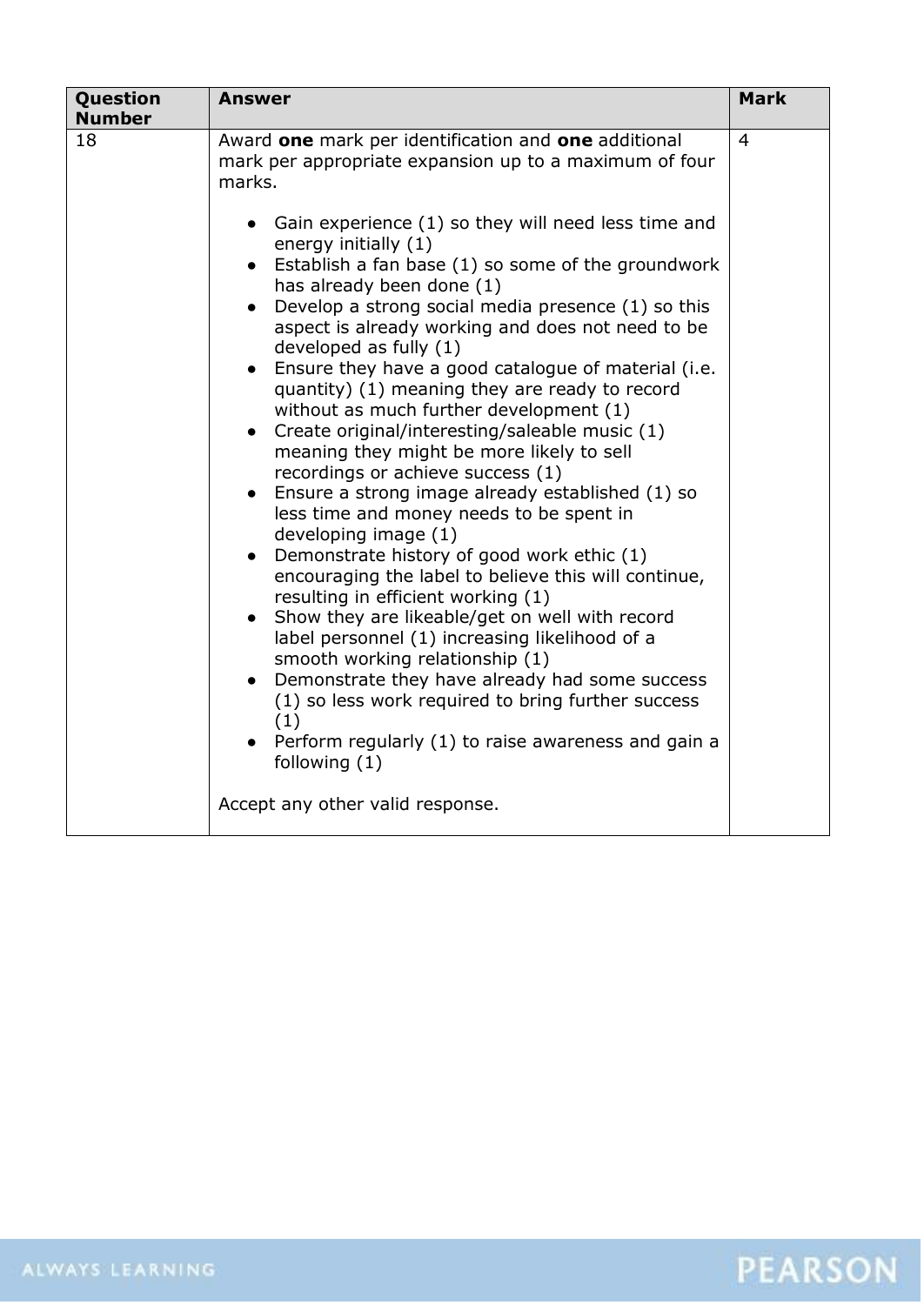| Question       | <b>Indicative content</b>                                                                                                                                                                                                                                                                                                                                                                                                                                                                                                                                                                                                                                                                                                                                                                                                                                                                                                                                                                                                                                                                                                                                                                            | <b>Mark</b> |
|----------------|------------------------------------------------------------------------------------------------------------------------------------------------------------------------------------------------------------------------------------------------------------------------------------------------------------------------------------------------------------------------------------------------------------------------------------------------------------------------------------------------------------------------------------------------------------------------------------------------------------------------------------------------------------------------------------------------------------------------------------------------------------------------------------------------------------------------------------------------------------------------------------------------------------------------------------------------------------------------------------------------------------------------------------------------------------------------------------------------------------------------------------------------------------------------------------------------------|-------------|
| <b>Number</b>  |                                                                                                                                                                                                                                                                                                                                                                                                                                                                                                                                                                                                                                                                                                                                                                                                                                                                                                                                                                                                                                                                                                                                                                                                      |             |
| 19             | Responses may include the following.<br>Opportunities:<br>A new artist would provide another income stream for<br>the business<br>Potential to increase sustainable profitability in the<br>longer term with six artists rather than five<br>Could diversify the range of artists at the label<br>$\bullet$<br>Could help to further raise the profile of the label<br>$\bullet$<br>Potential to tap into the fanbase of the new artist<br>$\bullet$<br>Increased audience size may result in interest in some<br>of the label's other artists<br>Opportunity to diversify the musical style output of the<br>$\bullet$<br>label<br>May be very successful and therefore profitable for the<br>label                                                                                                                                                                                                                                                                                                                                                                                                                                                                                                 | 8           |
|                | Challenges:<br>The initial investment required in the artist is<br>substantial<br>• Label would have to pay for:<br>Making a recording, e.g. studio time<br>$\circ$<br>Creating merchandise, e.g. designing logo,<br>$\circ$<br>printing T shirts<br>Making a music video<br>$\circ$<br>Raising awareness of the artist online<br>$\circ$<br>Manufacturing costs of recordings, e.g. CD<br>$\circ$<br>production<br>o Distribution costs<br>○ Advance to the artist<br>Advertising, e.g. media advertising<br>$\circ$<br>Promotion, e.g. in a store by providing posters<br>or by sending out copies to radio stations<br>No guarantee that the artist would be successful<br>• The label may not make a profit on the artist<br>Increase of admin costs as well as time spent on the<br>new artist<br>Would incur additional legal costs<br>Would cause deficit in cash flow in the short term,<br>possibly rendering the business vulnerable to financial<br>difficulties<br>Brenna could over-stretch herself, not leaving enough<br>time to work with her other artists sufficiently<br>Less time to spend on current artists may lead to<br>dissatisfaction<br>Accept any other valid response. |             |
| <b>Level</b>   | <b>Descriptor</b>                                                                                                                                                                                                                                                                                                                                                                                                                                                                                                                                                                                                                                                                                                                                                                                                                                                                                                                                                                                                                                                                                                                                                                                    |             |
| 0              | No rewardable material.                                                                                                                                                                                                                                                                                                                                                                                                                                                                                                                                                                                                                                                                                                                                                                                                                                                                                                                                                                                                                                                                                                                                                                              |             |
| 0 marks        |                                                                                                                                                                                                                                                                                                                                                                                                                                                                                                                                                                                                                                                                                                                                                                                                                                                                                                                                                                                                                                                                                                                                                                                                      |             |
| 1<br>1-3 marks | A few key points identified, or one point described in some detail.                                                                                                                                                                                                                                                                                                                                                                                                                                                                                                                                                                                                                                                                                                                                                                                                                                                                                                                                                                                                                                                                                                                                  |             |
|                |                                                                                                                                                                                                                                                                                                                                                                                                                                                                                                                                                                                                                                                                                                                                                                                                                                                                                                                                                                                                                                                                                                                                                                                                      |             |